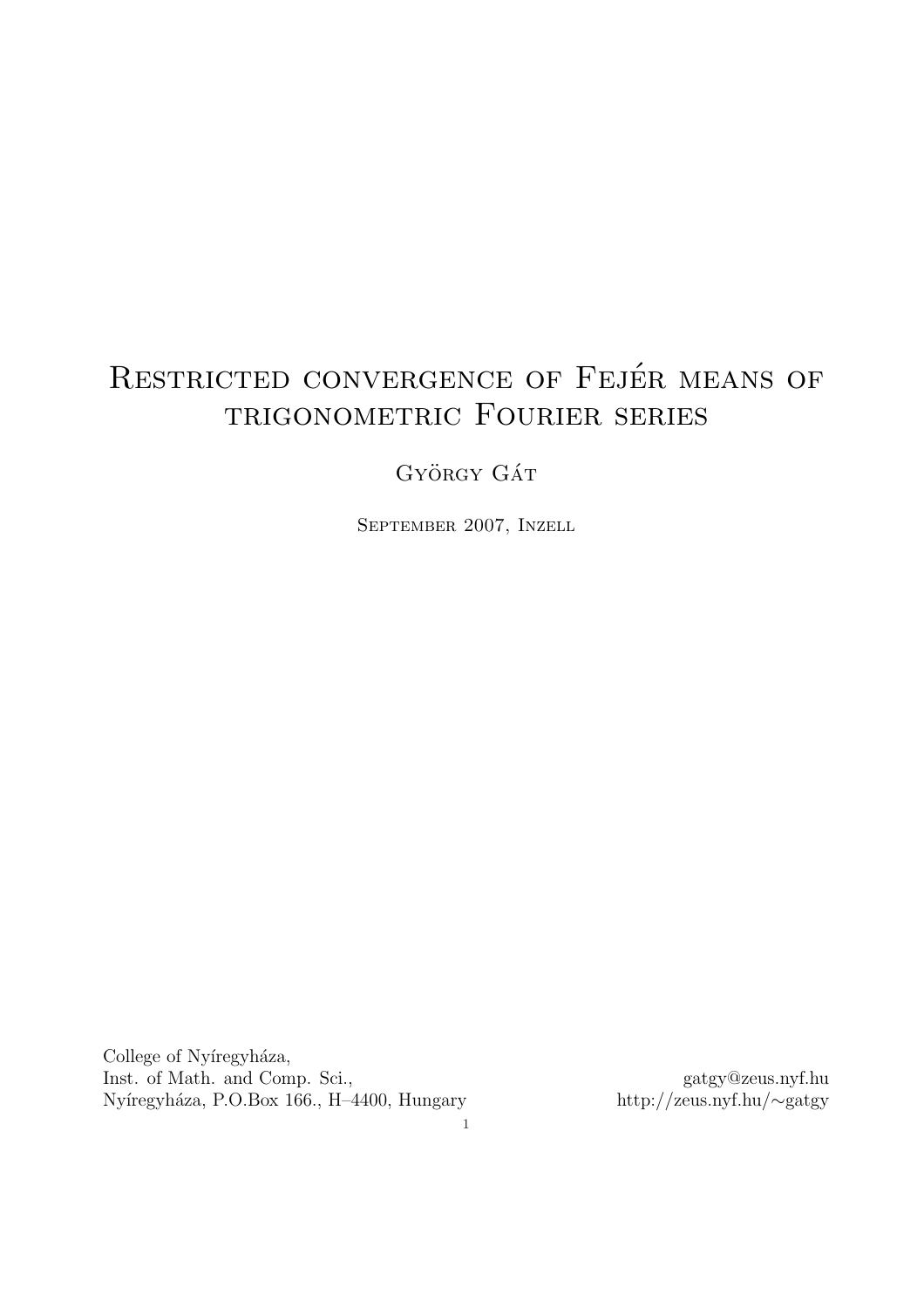The system of functions

$$
e^{inx} \quad (n = 0, \pm 1, \pm 2, \dots)
$$

 $(x \in \mathbb{R}, i =$ √  $\overline{-1}$ ) is called the trigonometric system. Let  $T := [-\pi, \pi)$  and  $f \in L^1(T)$ . The kth Fourier coefficient of  $f$  is

$$
\hat{f}(k) := \frac{1}{2\pi} \int_T f(t)e^{-ikt}dt,
$$

where k is any integer number. The nth  $(n \in \mathbb{N})$  partial sum of the Fourier series of f:

$$
S_n f(y) := \sum_{k=-n}^n \hat{f}(k) e^{iky}.
$$

The *n*th  $(n \in \mathbb{N})$  Fejér or  $(C, 1)$  mean of function f:

$$
\sigma_n f(y) := \frac{1}{n+1} \sum_{k=0}^n S_k f(y).
$$

It is known that

$$
\sigma_n f(y) = \frac{1}{\pi} \int_T f(x) K_n(y - x) dx,
$$
  
sum as the x<sup>th</sup> Foián karnol

where the function  $K_n$  is known as the *n*th Fejér kernel

(1) 
$$
K_n(u) = \frac{1}{2(n+1)} \left( \frac{\sin(\frac{u}{2}(n+1))}{\sin(\frac{u}{2})} \right)^2.
$$

Let  $f \in L^1(T^2)$ . The  $k = (k_1, k_2)$ th Fourier coefficient of f is defined as Z

$$
\hat{f}(k) = \hat{f}(k_1, k_2) := \frac{1}{(2\pi)^2} \int_{T \times T} f(t_1, t_2) e^{-i(k_1 t_1 + k_2 t_2)} d(t_1, t_2),
$$

where  $k_1, k_2$  are integers. The *n*th  $(n \in \mathbb{N}^2)$  partial sum of the Fourier series of f is

$$
S_n f(y) = S_{n_1, n_2} f(y_1, y_2) := \sum_{k_1 = -n_1}^{n_1} \sum_{k_2 = -n_2}^{n_2} \hat{f}(k_1, k_2) e^{\imath (k_1 y_1 + k_2 y_2)}.
$$

The *n*th  $(n \in \mathbb{N}^2)$  two-dimensional Fejér or  $(C, 1)$  mean of function f:

$$
\sigma_n f(y) = \sigma_{n_1, n_2} f(y) := \frac{1}{(n_1 + 1)(n_2 + 1)} \sum_{k_1=0}^{n_1} \sum_{k_2=0}^{n_2} S_k f(y),
$$

 $y \in T^2$ .

In 1939 Marcinkiewicz and Zygmund [7] proved their celebrated theorem on the convergence of the two-dimensional restricted  $(C, 1)$  means of trigonometric Fourier series. They proved for any  $f \in L^1(T^2)$  the a.e. convergence

$$
\sigma_{(n_1,n_2)}f \to f
$$

provided  $n_1/\beta \leq n_2 \leq \beta n_1$ , where  $\beta > 1$  is fixed constant. So, the set of indices  $(n_1, n_2)$ remains in some positive cone around the identical function.

In 1935 Jessen, Marcinkiewicz and Zygmund [6] proved

$$
\lim_{\wedge n \to \infty} \sigma_n f = f
$$

 $(\wedge n = \min(n_1, n_2))$  a.e. for functions in  $L^1 \log^+ L \subsetneq L^1(T^2)$ .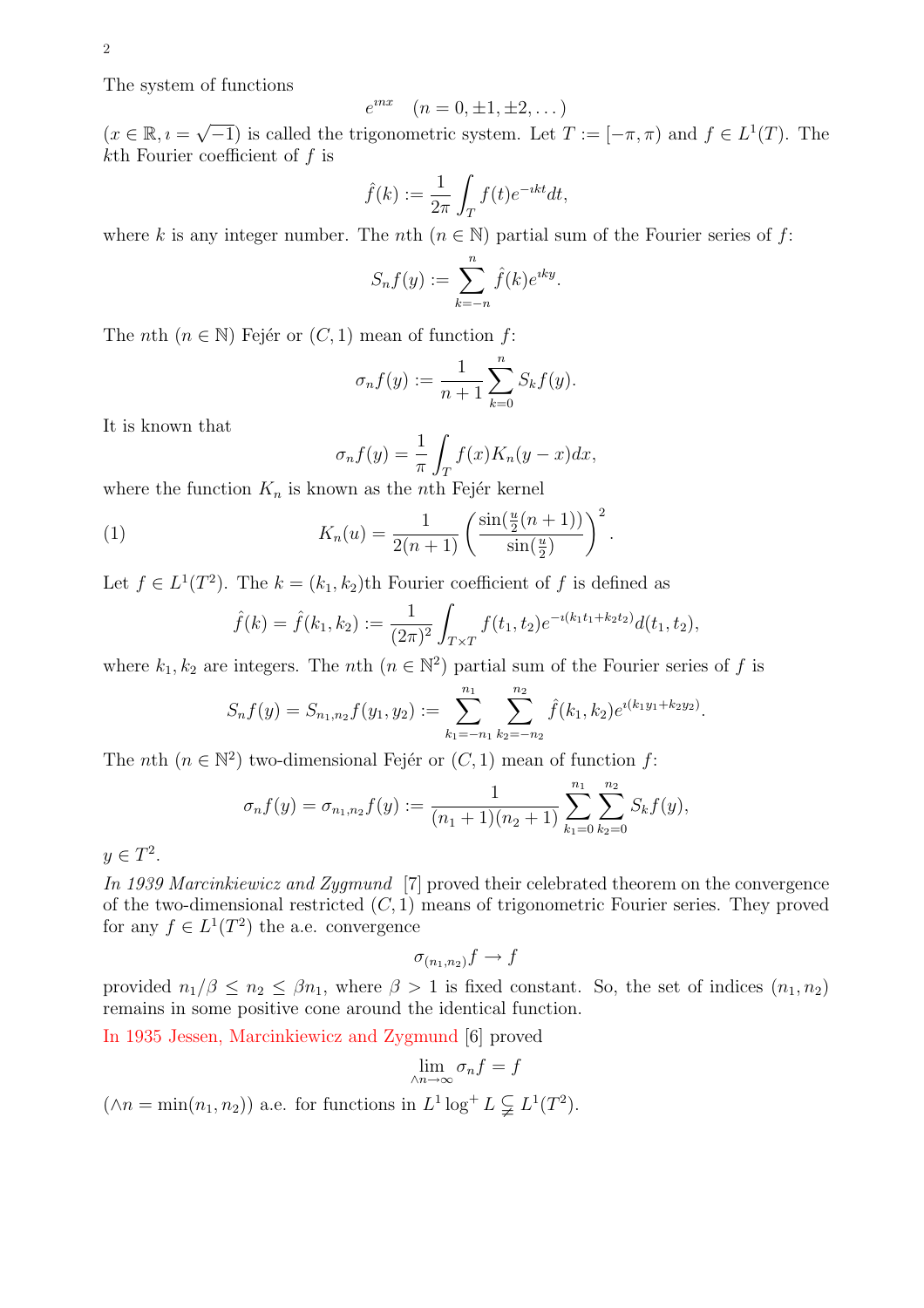Problem: What kind of cone-like restriction sets can be given preserving the a.e. convergence of the two-dimensional Fejér means of integrable functions. Gát [5]

**Definition 1.** [5, Gát] Define the cone-like restriction sets of  $\mathbb{N}^2$  as follows  $\ddot{\phantom{1}}$ 

$$
\mathbb{N}_{\alpha,\beta,1} := \left\{ n \in \mathbb{N}^2 : \frac{\alpha(n_1)}{\beta(n_1)} \le n_2 \le \alpha(n_1)\beta(n_1) \right\},\
$$

$$
\mathbb{N}_{\alpha,\beta,2} := \left\{ n \in \mathbb{N}^2 : \frac{\alpha^{-1}(n_2)}{\beta(n_2)} \le n_1 \le \alpha^{-1}(n_2)\beta(n_2) \right\}.
$$

For  $\alpha(x) = x, \beta(x) = \beta \in (1, +\infty)$  we have  $\mathbb{N}_{\alpha,\beta,1} = \mathbb{N}_{\alpha,\beta,2} =$ n  $n \in \mathbb{N}^2 : \frac{1}{\beta} \leq \frac{n_2}{n_1}$  $\frac{n_2}{n_1} \leq \beta$ o the "ordinary" restriction set used by Marcinkiewicz and Zygmund (and others). Let

$$
\mathbb{N}_{\alpha,i} := \{ \mathbb{N}_{\alpha,\beta,i} : \beta > 1 \}
$$

for  $i = 1, 2$ . Let  $i \in \{1, 2\}$ . We say that  $\mathbb{N}_{\alpha,i}$  is weaker than  $\mathbb{N}_{\alpha,3-i}$ , if for all  $L \in \mathbb{N}_{\alpha,i}$ there exists an  $\tilde{L} \in \mathbb{N}_{\alpha,3-i}$  such that  $L \subset \tilde{L}$ . This will be abbreviated by  $\mathbb{N}_{\alpha,i} \prec \mathbb{N}_{\alpha,3-i}$ . If  $\mathbb{N}_{\alpha,1} \prec \mathbb{N}_{\alpha,2}$ , and  $\mathbb{N}_{\alpha,2} \prec \mathbb{N}_{\alpha,1}$ , then we call  $\mathbb{N}_{\alpha,1}$  and  $\mathbb{N}_{\alpha,2}$  equivalent. We abbreviate this by

 $\mathbb{N}_{\alpha}$ <sub>1</sub> ∼  $\mathbb{N}_{\alpha}$ <sup>2</sup>.

We say that  $\alpha$  is a cone-like restriction function (CRF), if  $\mathbb{N}_{\alpha,1} \sim \mathbb{N}_{\alpha,2}$ . Now let  $\mathbb{N}_{\alpha} :=$  $\mathbb{N}_{\alpha,1} \cup \mathbb{N}_{\alpha,2}$ . We say that the cone-like set  $L \in \mathbb{N}_{\alpha}$  is based by the function  $\alpha$ . We study the a.e. convergence of the  $(C, 1)$  means  $\sigma_n f$  of functions integrable that is,  $f \in L^1(T^2)$ , where  $T := [-\pi, \pi) \times [-\pi, \pi)$ . We study the convergence restricted by  $n \in L, L \in \mathbb{N}_{\alpha}$ , where  $\alpha$  is CRF and  $\wedge n \to +\infty$ . It is natural to ask: How does a cone-like restriction function look like?

**Proposition 2.** [5, Gát] Function  $\alpha$  is a cone-like restriction function if and only if there exists  $\zeta$ ,  $\gamma_1$ ,  $\gamma_2 > 1$  such that

(2) 
$$
\gamma_1 \alpha(x) \leq \alpha(\zeta x) \leq \gamma_2 \alpha(x)
$$

holds for each  $x \geq 1$ .

**Theorem 3.** (The convergence [5, Gát]) Let  $\alpha$  be CRF,  $L \in \mathbb{N}_{\alpha}$ . Then for any  $f \in L^1(T^2)$ the a.e. equality

$$
\lim_{\substack{\wedge n \to \infty, \\ n \in L}} \sigma_n f = f
$$

holds.

**Theorem 4.** (The divergence [5, Gát]) Let  $\alpha$  be CRF,  $\beta$  :  $[1, +\infty) \rightarrow [1, +\infty)$  be a monotone increasing function with property  $\lim_{+\infty} \beta = +\infty$ , and  $\delta : [1, +\infty) \to [0, +\infty)$  be a measurable function with property  $\lim_{+\infty} \delta = 0$ . Let  $L := \mathbb{N}_{\alpha,\beta,1}$  or  $L := \mathbb{N}_{\alpha,\beta,2}$ . Then there exists a function  $f \in L^1 \log^+ L\delta(L)$  such that

$$
\limsup_{\substack{\wedge n \to \infty, \\ n \in L}} \sigma_n f = +\infty
$$

a.e.

One might think that if we enlarge the cone based by  $\alpha$ , then the convergence space from  $L^1$  to  $L^1$  log<sup>+</sup>(L) (no restriction) changes somehow continuously.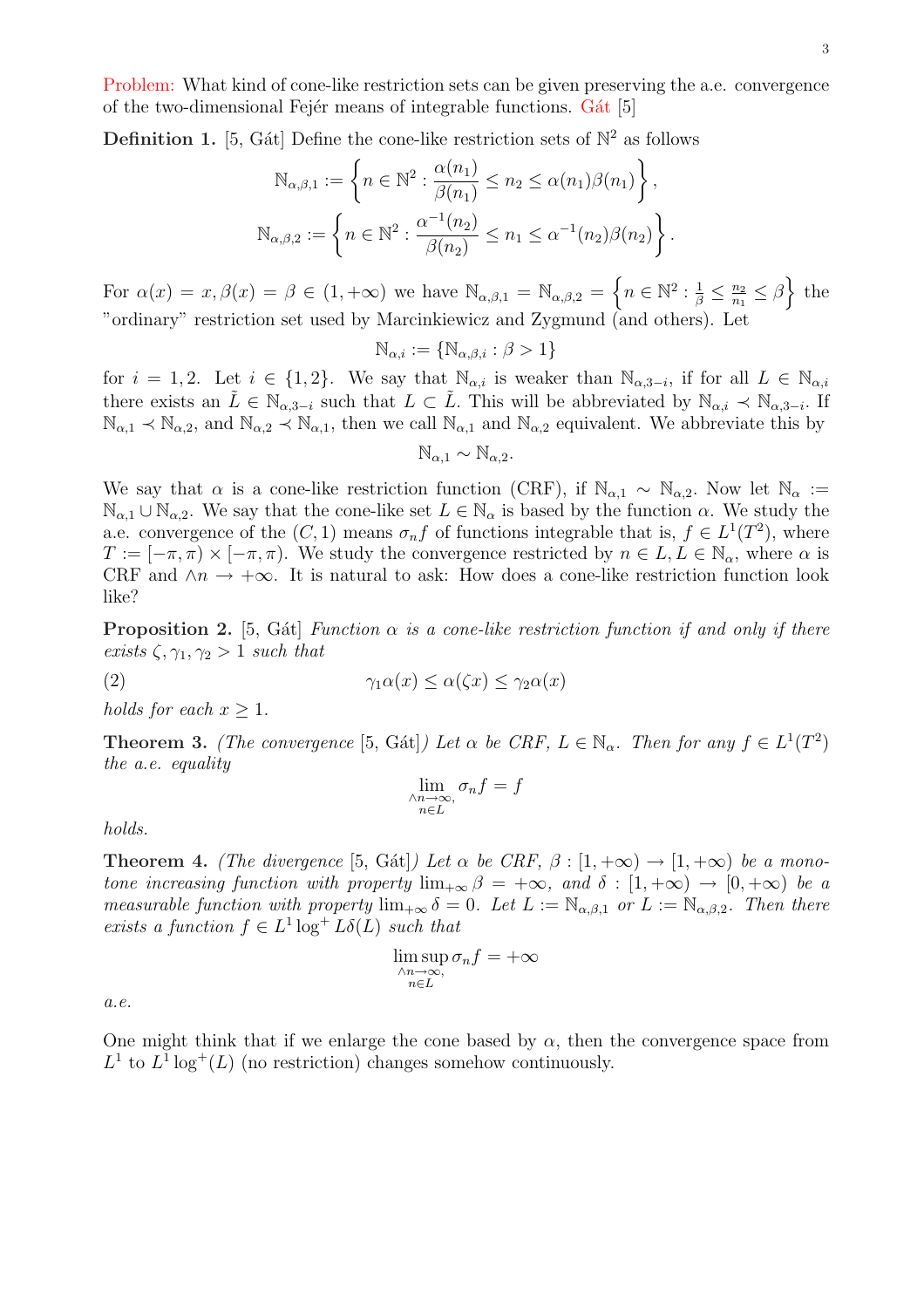No interim space between  $L^1$  and  $L^1 \log^+(L)$ . These Theorems immediately give

Corollary 5. [5, Gát] Let  $\alpha$  be CRF,  $\beta : [1, +\infty) \rightarrow [1, +\infty)$  be a monotone increasing function with property  $\beta(1) > 1$ , and  $L := \mathbb{N}_{\alpha,\beta,1}$  or  $L := \mathbb{N}_{\alpha,\beta,2}$ . Then

$$
\lim_{\substack{\wedge n \to \infty \\ n \in L}} \sigma_n f = f
$$

holds a.e. for all  $f \in L^1(T^2)$  if and only if the function  $\beta$  is bounded.

This shows that the theorem of Marcinkiewicz and Zygmund on the convergence of the two-dimensional restricted  $(C, 1)$  means of trig. Fourier series can not be improved, i.e. the cone based by the identical function can not be enlarged infinitely preserving the a.e. convergence for each integrable functions. Moreover, it gives also a simpler proof of the theorem of Marcinkiewicz and Zygmund.

Corollary 6. [5, Gát] Let  $\beta : [1, +\infty) \to [1, +\infty)$  be a monotone increasing function with property  $\beta(1) > 1$ , then

$$
\lim_{\substack{\wedge n \to \infty, \\ n_1/\beta(n_1) \le n_2 \le n_1 \beta(n_1)}} \sigma_n f = f
$$

holds a.e. for all  $f \in L^1(T^2)$  if and only if the function  $\beta$  is bounded.

The "divergence part" of this corollary for the two-dimensional Walsh-Paley system can be read in  $[3, G<sub>4</sub>$  and the "convergence part" in  $[2, G<sub>4</sub>$ .

## Two main tools in the proofs

### A decomposition lemma

The dyadic subintervals of T are defined in the following way.

$$
J_0 := \{T\}, \quad J_1 := \{[-\pi, 0), [0, \pi)\},
$$
  
\n
$$
J_2 := \{[-\pi, -\pi/2), [-\pi/2, 0), [0, \pi/2), [\pi/2, \pi)\}, \dots
$$
  
\n
$$
J := \bigcup_{n=0}^{\infty} J_n.
$$

The elements of J are called dyadic intervals. Let functions  $\phi_j : [1, +\infty) \to [1, +\infty)$  be monotone increasing and continuous,  $\lim_{+\infty} \phi_j = +\infty (j = 1, 2)$ . Set  $\psi_j = [\phi_j]$   $(j = 1, 2)$ .

**Lemma 7.** [5, Gát]  $f \in L^1(T^2)$ ,  $\lambda > ||f||_1/(2\pi)^2$ . Then  $\exists$  a seq. of integr. func. (f<sub>i</sub>) such that

$$
f = \sum_{i=0}^{\infty} f_i, ||f_0||_{\infty} \le C\lambda, \quad ||f_0||_1 \le C||f||_1, \text{ and}
$$
  
\n
$$
\text{supp } f_i \subset I^{i,1} \times I^{i,2}, \quad \text{where } I^{i,j} \in \mathcal{I} \text{ intervals,}
$$
  
\n
$$
\text{mes } (I^{i,j}) = \frac{2\pi}{2^{\psi_j(s_i)}}, \quad \text{for some } s_i \ge 1 \ (j = 1, 2, i \in \mathbb{N} \setminus \{0\}).
$$
  
\n
$$
f(\infty) \text{d} \in \mathcal{A} \times \{0, 1\} \text{ the dual is metangled, } I^{i,1} \times I^{i,2} \text{ disjoint } (i \in \mathbb{N} \setminus \{0\}).
$$

Moreover,  $\int_{T^2} f_i(x)dx = 0$   $(i \ge 1)$ , the dyadic rectangles  $I^{i,1} \times I^{i,2}$  disjoint  $(i \in \mathbb{N} \setminus \{0\})$ , and for

$$
F := \bigcup_{i=1}^{\infty} (I^{i,1} \times I^{i,2}) \quad we \; have \quad \text{mes}(F) \le C ||f||_1 / \lambda.
$$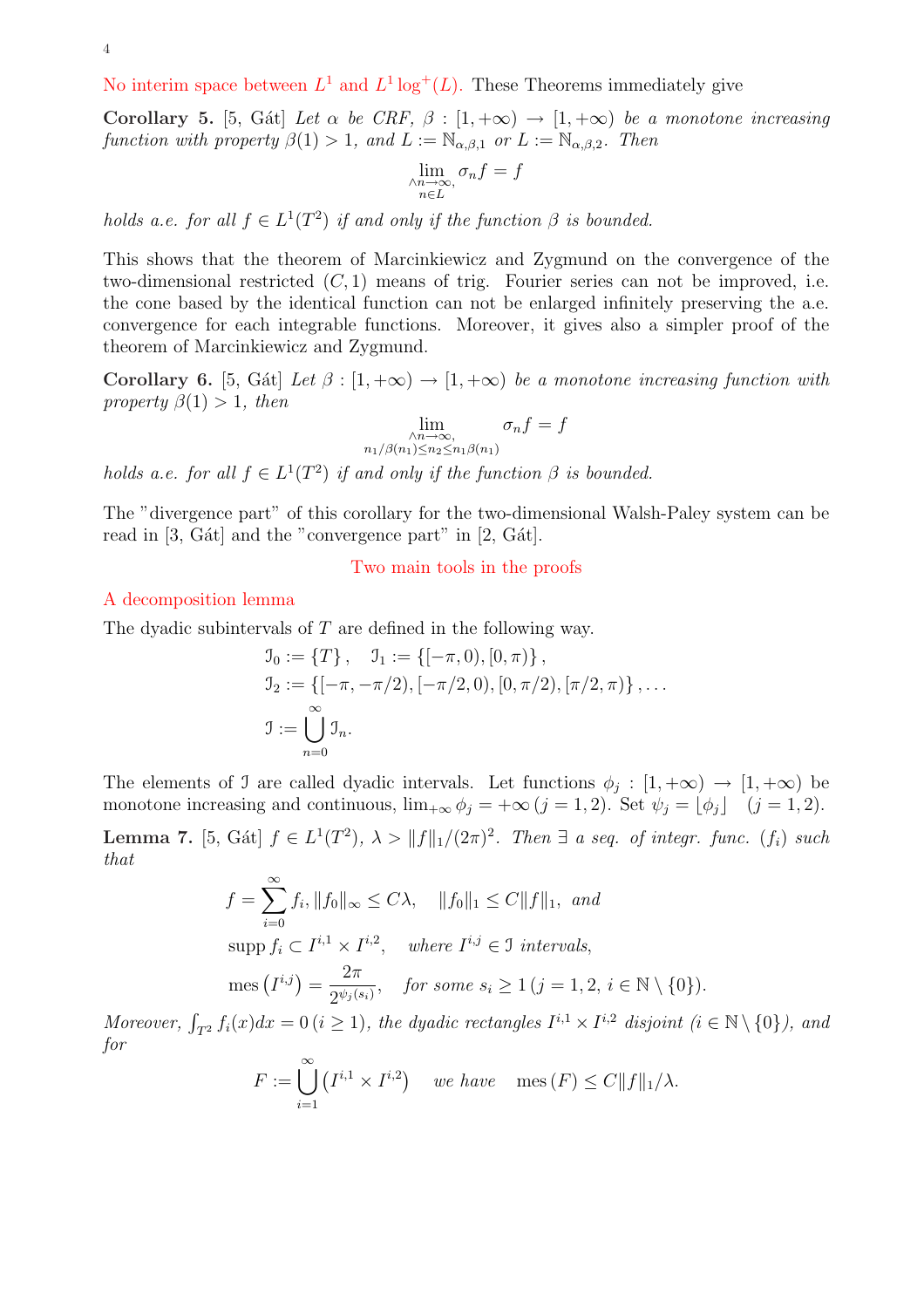### Another basic tool: quasi locality

 $\sigma_L^*$  ( $L \in \mathbb{N}_{\alpha}$ ,  $\alpha$  is CRF) is a quasi-local-like

**Lemma 8.** [5, Gát] Let  $\alpha$  be CRF,  $L \in \mathbb{N}_{\alpha}$ ,  $f \in L^1(T^2)$ , and supp  $f \subset J_1 \times J_2 \in \mathcal{I} \times \mathcal{I}$ , with  $\text{mes}\,(J_j)=\frac{2\pi}{2^{\psi_j(s)}}$  for some  $s\geq 1$   $(j=1,2)$ . Suppose that

$$
\int_{T^2} f(x_1, x_2) \, d(x_1, x_2) = 0.
$$

Then there follows

$$
\int_{T^2 \setminus (2J_1 \times 2J_2)} \sigma_L^* f(y_1, y_2) d(y_1, y_2) \le C \|f\|_1.
$$

**Theorem 9.** [5, Gát] Let  $\alpha$  be CRF,  $L \in \mathbb{N}_{\alpha}$ . Then the operator  $\sigma_L^*$  is of weak type  $(L^1, L^1)$ . Corollary 10. [5, Gát] Let  $\alpha$  be CRF,  $L \in \mathbb{N}_{\alpha}$ . Then the operator  $\sigma_L^*$  is of type  $(L^p, L^p)$  for all  $1 < p \leq \infty$ .

#### The Walsh system

Dyadic expansion of  $n \in \mathbb{N}$  and  $x \in I := [0, 1)$ 

$$
n = \sum_{k=0}^{\infty} n_k 2^k
$$

$$
x = \sum_{k=0}^{\infty} x_k 2^{-k-1}.
$$

Let  $(\omega_n, n \in \mathbb{N})$  represent the Walsh-Paley system. That is,

$$
\omega_n(x) = \prod_{k=0}^{\infty} (-1)^{n_k x_k}.
$$

the *n*-th Walsh-Fourier coefficient of the function  $f \in L^1(I)$ 

$$
\hat{f}(n) := \int_I f(x)\omega_n(x)dx.
$$

The *n*-th partial sum of the Walsh-Fourier series of the integrable function  $f \in L^1(I)$  is

$$
S_n f(y) = \sum_{k=0}^{n-1} \hat{f}(k) \omega_k(y).
$$

The *n*th Fejér or  $(C, 1)$  mean:

$$
\sigma_n f := \frac{1}{n} \sum_{k=0}^{n-1} S_k f.
$$

In 1955 Fine [1] proved the Fejér-Lebesgue theorem:

$$
\sigma_n f \to f.
$$

Set  $A_n^{\alpha} := \frac{(1+\alpha)...(n+\alpha)}{n!}$  $\frac{n!(n+\alpha)}{n!}$  for any  $n \in \mathbb{N}, \alpha \in \mathbb{R}, n$  is not a negative integer.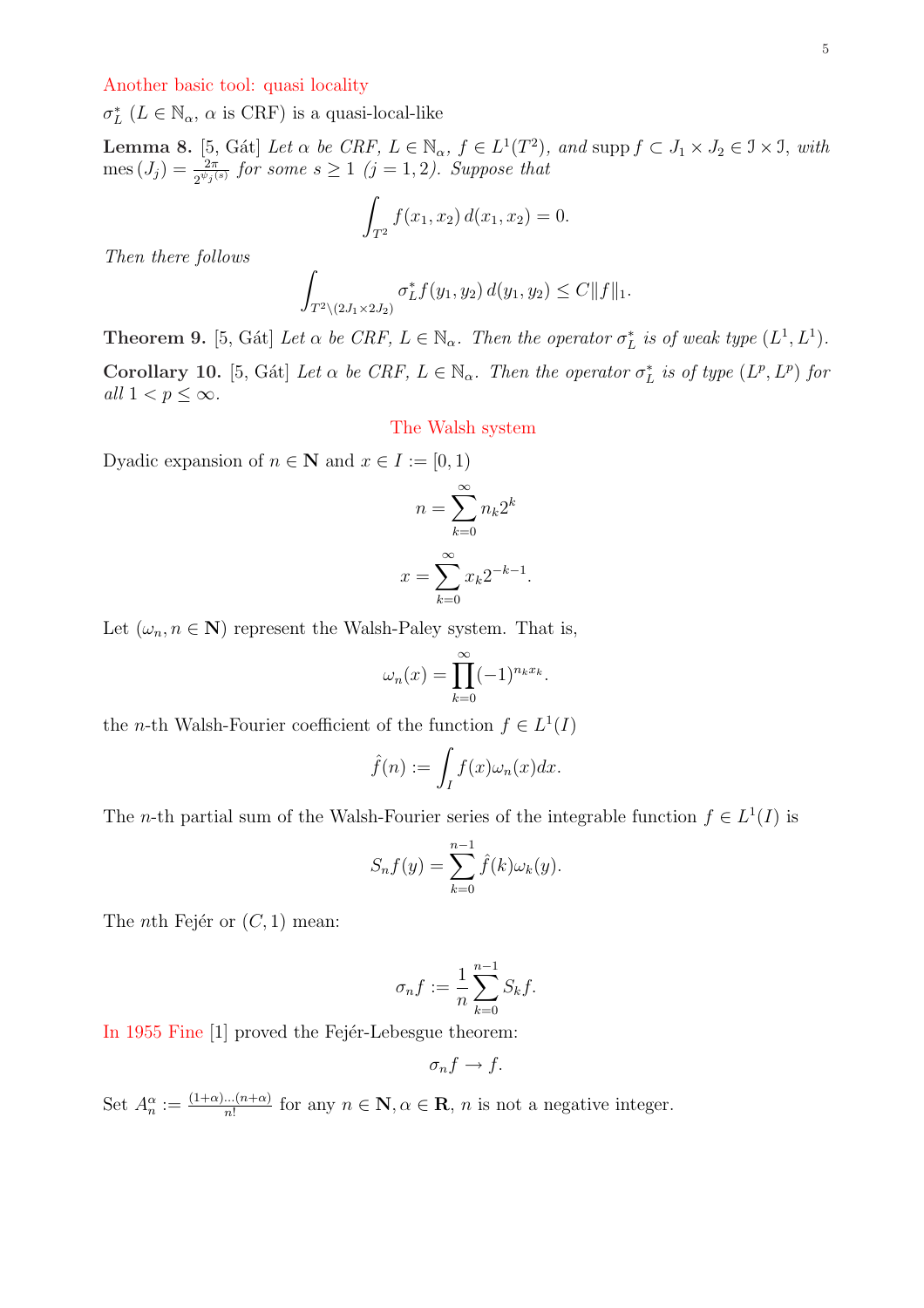The  $(C, \alpha)$  means of  $f \in L^1(I)$ :

$$
\sigma_{n+1}^{\alpha}f = \frac{1}{A_n^{\alpha}} \sum_{k=0}^{n} A_{n-k}^{\alpha-1} S_k f.
$$

In 1975 Schipp [9] proved  $\sigma_n^{\alpha} f \to f$  a.e. for  $f \in L^1$  and  $\alpha > 0$ . The two-dimensional Walsh-Paley functions:

$$
\omega_n(x) := \omega_{n_1}(x^1)\omega_{n_2}(x^2),
$$

where  $n = (n_1, n_2) \in \mathbb{N}^2$ ,  $x = (x^1, x^2) \in I^2$ .

The Fourier coefficients, the (rectangual) partial sums of the Fourier series:

$$
\hat{f}(n) := \int_{I^2} f(x)\omega_n(x)dx,
$$

$$
S_{n_1,n_2}f := \sum_{k_1=0}^{n_1-1} \sum_{k_2=0}^{n_2-1} \hat{f}(k_1, k_2)\omega_{k_1,k_2}
$$

.

The two-dimensional Fejér or  $(C, 1)$  means of  $f \in L(I^2)$ 

$$
\sigma_{n_1,n_2}f := \frac{1}{n_1 n_2} \sum_{k_1=0}^{n_1-1} \sum_{k_2=0}^{n_2-1} S_{k_1,k_2}f
$$

 $(n \in \mathbb{P}^2).$ 

1992 Móricz, Schipp and Wade: [8]  $f \in L \log^+ L(I^2)$  implies

$$
\sigma_{n_1,n_2}f \to f
$$

a.e. as  $\min\{n_1, n_2\} \to \infty$ .

Since  $L \log^+ L(I^2) \subsetneq L(I^2)$ , then it would be useful enlarge the convergence space if possible. Not possible!

In 2000 Gat proved [3] that for all measurable function  $\delta : [0, +\infty) \to [0, +\infty)$ ,  $\delta(\infty) = 0 \exists f$  $f \in L \log^+ L \delta(L)$  and  $\sigma_{n_1, n_2} f \not\rightarrow f$ 

a.e. (in the Pringsheim sense).

What "positive" can be said concerning functions in  $L(I^2)$ ?

Restricted convergence:

1992 Móricz, Schipp and Wade for the two-dimensional Walsh-Paley system:

 $\sigma_{2^{n_1},2^{n_2}}f \to f$ a.e. for all  $f \in L(I^2)$  as  $\min\{n_1, n_2\} \to \infty$ , provided  $|n_1 - n_2| \leq \alpha$ 

for some  $\alpha \geq 0$ .

For the full indices, i.e. the Marcinkiewicz-Zygmund theorem was proved by Gat and Weisz in 1996 [2, 12]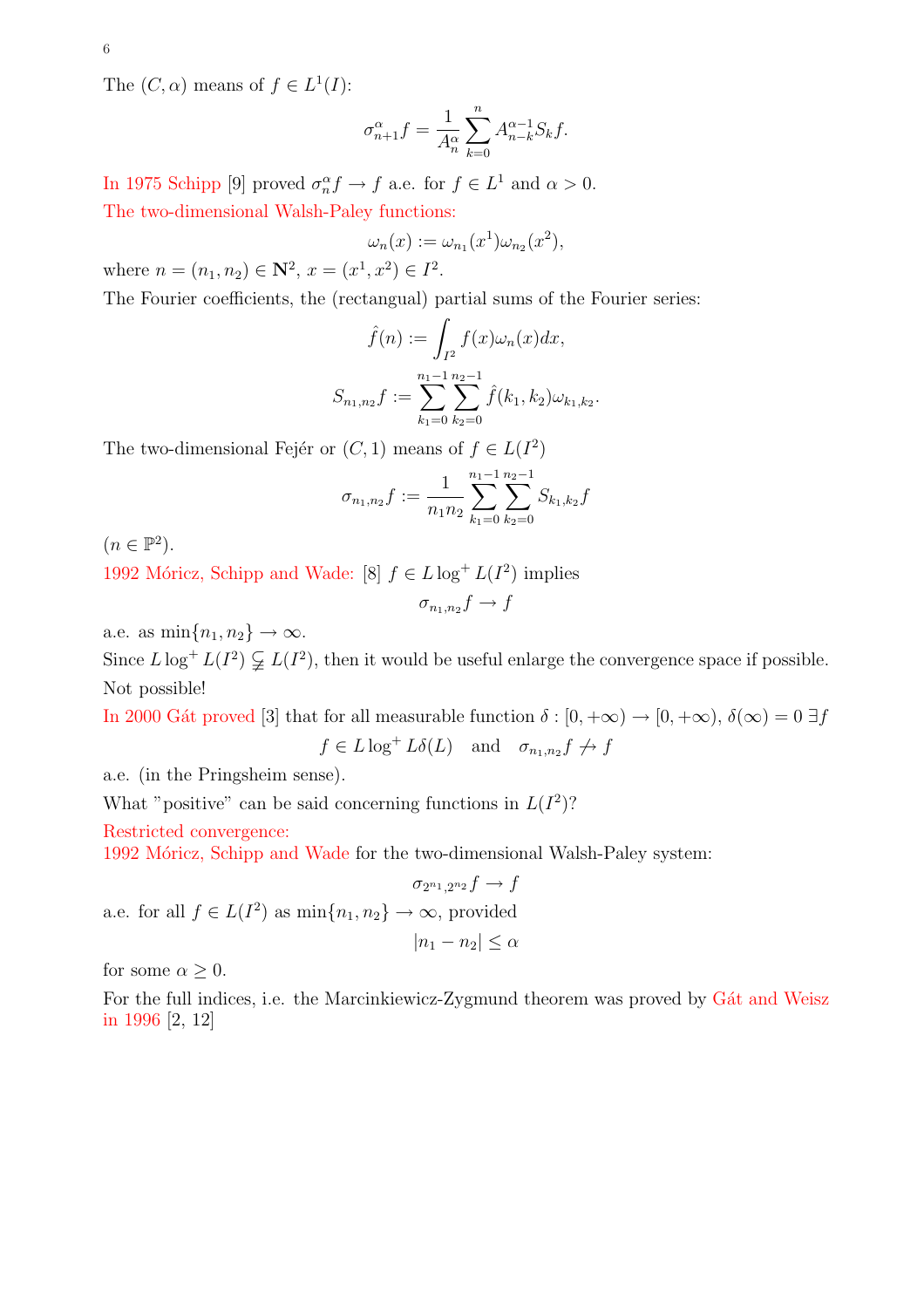What about the  $(C, \alpha)$  summation of 2-dim. Walsh-Fourier series? Recall:  $A_n^{\alpha} := \frac{(1+\alpha)...(n+\alpha)}{n!}$ n!  $(\alpha > 0)$ 

$$
\sigma_{n_1+1,n_2+1}^{\alpha} f
$$
\n
$$
= \frac{1}{A_{n_1}^{\alpha} A_{n_2}^{\alpha}} \sum_{k_1=0}^{n_1} \sum_{k_2=0}^{n_2} A_{n_1-k_1}^{\alpha-1} A_{n_2-k_2}^{\alpha-1} S_{k_1,k_2} f.
$$

1999 Weisz proved: [13]

$$
\sigma_{n_1,n_2}^{\alpha}f \to f
$$

a.e. as  $\min\{n_1, n_2\} \to \infty$  for all functions  $f \in L \log^+ L(I^2)$  and  $\alpha > 0$ .

# Open problems:

- (1) Cone-like restricted Fejér summability of two-dimensional Walsh-Fourier series.
- (2) Multidimensional cone-like  $(C, 1)$  summability of trigonometric Fourier series  $(\alpha_{i,k}, j <$  $k, j, k \in \{1, ..., d\}$ , CRF functions, d is the dimension).
- (3) Is it possible to give a larger convergence space for summability method  $(C, \alpha)$ , where  $\alpha > 0$ ? If  $\alpha \leq 1$ , then not. Because for the method  $(C, 1)$  is not possible. What about  $\alpha > 1$ ? Trigonometric, Walsh case.
- (4) Problem (3) in the multi-dimensional case is completely open. Trigonometric, Walsh case. (Convergence results with respect to the ordinary restriction are solved for both systems).
- (5) Cesàro summability with  $\alpha = (\alpha_1, ..., \alpha_d)$ . No divergence result yet.
- (6) What about other summability methods, e.g. logarithmic means:

$$
t_n f := \frac{1}{\log^2 n} \sum_{j=1}^n \sum_{k=1}^n \frac{S_{j,k} f}{jk}.
$$

It is trivial that  $f \in L \log^+ L \Rightarrow t_n f \to f$  a.e. Can be given a larger convergence space?

(7) What about the Walsh-Kaczmarz system?

For  $n > 0$  denote  $|n| := \max(j \in \mathbb{N} : n_j \neq 0)$ .

The n-th Walsh-Kaczmarz function

$$
\kappa_n(x) := r_{|n|}(x)(-1)^{\sum_{k=0}^{|n|-1} n_k x_{|n|-1-k}},
$$

for  $n > 0$ ,  $\kappa_0(x) := 1, x \in I$ .

$$
\{\kappa_n: 2^k \le n < 2^{k+1}\} = \{\omega_n: 2^k \le n < 2^{k+1}\}.
$$

In 1998 Gat proved [4] the Fejer-Lebesgue theorem for the Walsh-Kaczmarz system. That is,  $\sigma_n f \to f$  a.e. for  $f \in L(I)$ .

In 2004 Simon generalized [11] this with respect to  $(C, \alpha)$  summability.

What about the 2-dimensional Walsh-Kaczmarz systerm with respect to Cesaro summability? 2001 Simon: [10]

$$
\sigma_{n_1,n_2}f \to f
$$

a.e. as  $\min\{n_1, n_2\} \to \infty$  (Pringsheim sense) for  $f \in L \log^+ L(I^2)$ , and restricted convergence for functions in  $L(I^2)$ .

No divergence result at all, completely open.